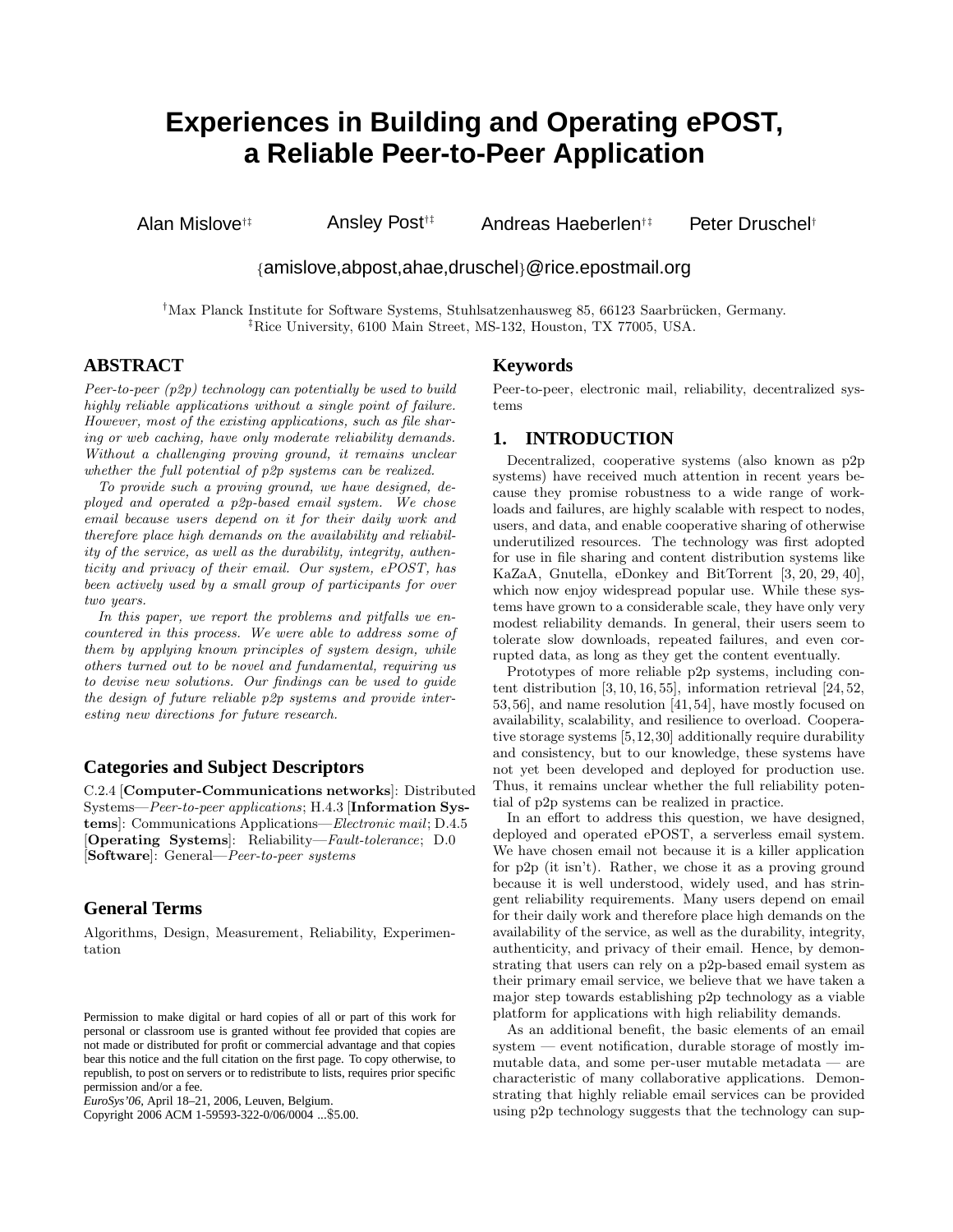port other collaborative applications and even enable new applications.

In this paper, we report on our experience in designing, deploying, and operating ePOST. Since ePOST users expect the system to perform equally well or better than a conventional server-based system, our challenge was to provide an acceptable user experience from a system built upon unreliable machines and networks. Surprisingly, the problems we encountered were generally the result of incorrect assumptions made in the design of underlying component technologies like the structured overlay and the distributed hash table (DHT) used by ePOST. Seemingly unrelated user-perceivable errors and inconsistencies in ePOST operation often led us to discover fundamental problems with these components.

We describe in some detail the challenges we encountered in providing users with an acceptable service. This means providing strong data durability, high availability, and a mostly consistent view of the user's email folders despite correlated node failures, network partitions, network anomalies, and node churn. In some cases, we were able to address problems by applying known principles of system design; other issues turned out to be novel and fundamental, requiring us to devise new solutions. After a partial re-design to address initial problems, ePOST has supported a small user base, including the authors, who have relied on the system as their primary email service for over two years.

Overall, this paper makes four contributions:  $(i)$  We report on our experiences in designing and operating a cooperative, serverless email service that supports real users.  $(ii)$  We identify two problems, routing anomalies and nontransitivity, that emerged during our use of the system, and we describe and evaluate our solutions for them.  $(iii)$  We note some pitfalls we encountered that are of interest to designers of similar systems, though we were able to address them using known principles of system design. Finally,  $(iv)$ we demonstrate that it is possible to support applications with high availability, data durability, and consistency using p2p technology.

The rest of this paper is structured as follows: Section 2 describes related work, and Section 3 presents background on the design and deployment of ePOST. Section 4 describes four general lessons we distilled from our experience building and operating ePOST, and we present and evaluate solutions for several problems we had to solve. Section 5 details some pitfalls we encountered, and Section 6 describes interesting directions for future research. Section 7 presents our conclusions.

#### **2. RELATED WORK**

In this section, we present a general overview of related work. More related work is discussed in the context of specific problems and solutions later in the paper.

The most visible type of deployed peer-to-peer systems are file sharing systems such as eDonkey2000, KaZaA, Gnutella, and BitTorrent [3,15,20,29,31]. Since users of these systems are usually downloading media content, they tend not to have high expectations about system performance or data integrity (e.g., they will commonly tolerate slow downloads or having to redownload content).

Skype [21] is a popular p2p system providing voice-over-IP (VoIP) services. To provide a satisfactory user experience, Skype must focus on service availability and timely delivery of streaming data, while ePOST's focus is on availability, durability and consistency.

End System Multicast (ESM) [10, 25, 49] is a deployed system used to broadcast streaming video using cooperating end hosts to disseminate the data. ESM, like VoIP, is used for streaming media data, which has high requirements of timeliness but not reliability or durability. This makes the challenges it faces very different, though no less significant, from those addressed in ePOST.

OpenHash [28, 45] is an publicly open DHT system that provides a public hashtable interface allowing users to store and retrieve data. OpenHash is a public service infrastructure for others to build applications and therefore does not emphasize data durability and consistency to the extent required for running ePOST.

CoDoNS and CoDNS [41, 44] are decentralized systems that seek to replace or augment the existing DNS infrastructure to improve its reliability, availability, and performance. Since DNS entries are infrequently updated, consistency problems are not likely to be visible to the user. Coral [11, 16] is a cooperative web cache, which is centrally administered on the PlanetLab [43] network and does not allow untrusted nodes to join the network. Coral-CDN forms a cache of data that can be found on the Internet, and as such all data contained can be recovered from the source.

The Resilient Overlay Networks (RON) [1] project has deployed a network of nodes that can be used to increase the reliability of routing in the Internet. It augments the service traditionally provided by the Internet and does not store data on behalf of users.

## **3. BACKGROUND**

In this section, we give a brief overview of the ePOST system, and we describe our current deployment. The initial design of ePOST was previously sketched in [35].

#### **3.1 Overview**

ePOST provides secure, decentralized email services to its users. Each user runs the ePOST software on her local machine and contributes some of that machine's CPU, storage and network bandwidth to the system. Users' email messages and metadata are stored cooperatively and redundantly in a DHT backed by the participants' disks. All data is signed for authenticity and encrypted for confidentiality before it is inserted into the cooperative storage.

In order to deliver an email in ePOST, the sender inserts the email and a special delivery request into the cooperative store. Nodes that store such a delivery request subscribe to a multicast group under the recipient's identifier. When the recipient's node is online, it periodically sends a notification to this group, causing any pending emails to be delivered to it.



Figure 1: Log structure in ePOST.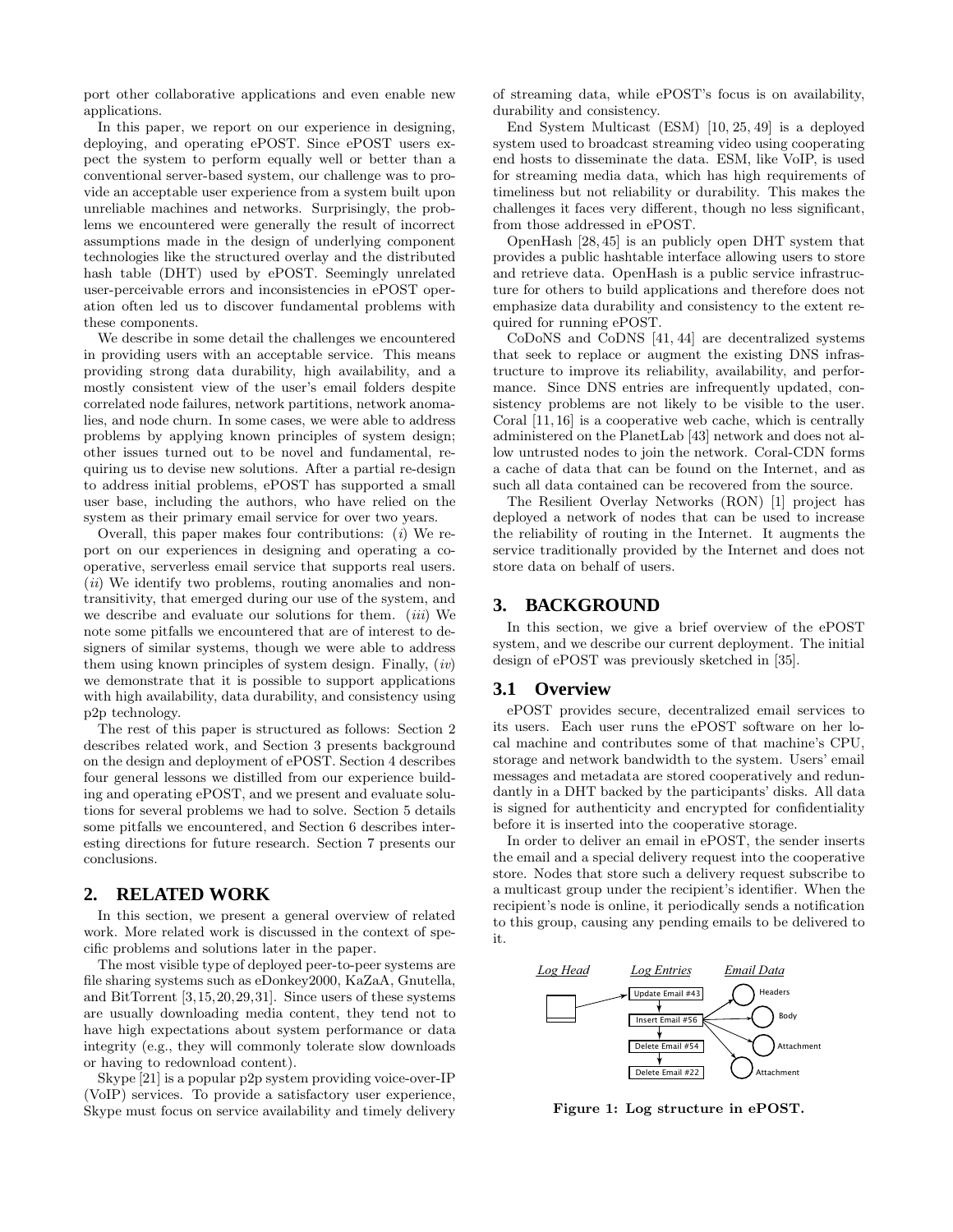Every ePOST user maintains a single-writer log representing the user's view of the data in the system, i.e., her mailbox hierarchy and contents. Each user has a mutable *log head* which points to the most recent entry in the log, shown in Figure 1. When an email is inserted, deleted, moved, or otherwise altered, a log entry is inserted into the log, and the log head is updated to point to this entry, thus updating the status of her mailbox. More details, including several optimizations, can be found in [33, 35].

#### **3.2 Components**

ePOST is built upon several known decentralized components. We provide just enough detail about these components to make the paper self-contained. The choice of these components is largely irrelevant to the issues described in this paper. That is, we could have built ePOST using similar components like Chord [50] without affecting the experiences, problems, or solutions described in this paper.

Pastry [46] is a structured p2p overlay network; it provides the foundation on which ePOST is built. In Pastry, every node and every object is assigned a unique identifier randomly chosen from a 160-bit identifier space, referred to as a nodeId and key, respectively. Given a message and a key, Pastry can route the message to the live node whose nodeId is numerically closest to the key, within an expected  $log N$  forwarding hops, where  $N$  is the number of participating nodes. To do this, Pastry contains two sets of pointers to other overlay nodes called a routing table and a leaf set. The leaf set contains the nearest neighboring nodes in the identifier space and is used to determine which node is responsible for a given key. Since node identifier assignment is random, each leaf set represents a random sample of the Pastry overlay membership. The routing table exists solely to improve routing efficiency; it refers to additional overlay nodes in specific locations around the identifier space. To join the ring, a Pastry node contacts one of a set of wellknown bootstrap nodes. These nodes are ordinary Pastry nodes that were selected, for instance, because they have proved to be highly available.

Multi-ring support [34] for Pastry provides a hierarchy of logically independent organizational overlays ('rings'), which are seamlessly connected via a global ring. By setting up its own subring, an organization can ensure that its email data is stored only on machines under its control. Using multiple rings also improves performance in the common case, since most overlay traffic stays within the same subring. Additionally, the hierarchy ensures that each organization has control over its own ring, and that any malicious participants can be tracked down and punished.

Scribe  $[8]$  is a scalable group communication system built on top of Pastry; ePOST uses it to multicast the notification messages mentioned earlier. Each Scribe group has a groupId, which serves as the address of the group. The nodes subscribed to each group form a tree, consisting of the union of Pastry routes from all group members to the node with nodeId numerically closest to the groupId.

PAST [47] provides a storage service on top of Pastry, which is organized as a DHT. ePOST uses it to keep persistent state such as emails, logs, and delivery requests. When an object is stored in PAST, it is assigned a key; PAST then stores copies of the object at the  $k$  live nodes whose nodeIds are numerically closest to the object's key. When one of these copies is lost, e.g., because of a node failure, PAST

creates another copy to replace it.

#### **3.3 Implementation**

To use ePOST, a new user visits www.epostmail.org and chooses her ePOST email address. She then downloads the latest version of the software and a certificate, which links her new email address to her public key. After installing these on her computer, her ePOST node is ready for use.

The ePOST software running on the user's node acts both as an overlay participant and as a local email server, or proxy, for the user. It supports common protocols (SMTP, IMAP, POP3, SSL), so the user can use existing email clients, like Mozilla Thunderbird, Microsoft Outlook, Apple Mail, and pine. All ePOST communication is encrypted and authenticated, and the user's local proxy is the only node that is required to hold the user's key material.

All data stored and replicated in the DHT is self-authenticating, either via Merkle hash trees [32] (immutable log elements and email data) or signed data (mutable log head). This prevents emails from being read by unauthorized users, and it makes forged or corrupted message and metadata replicas evident. Participating nodes hold certified nodeIds [7], preventing users from selecting their own nodeId and mounting Sybil attacks [14].

#### **3.4 Deployment**

ePOST has been under development since early 2003 and in production use since January 2004, so we have more than two years of experience with the system. The authors have used the system as their primary email service for over two years.

At the time of this writing, there are several ePOST rings in operation: An open ring is open to individuals from the general public, while an organizational ring spanning both Rice University and the Max Planck Institute for Software Systems (MPI-SWS) is limited to members of these organizations. A global ring provides seamless connectivity among all the other rings. The ePOST deployment currently consists of 295 nodes overall, most of which are from Planet-Lab [43] and form the base of the open ring. In the Rice and MPI-SWS ring, there are 9 users who use ePOST as their primary email system, and 8 users who use their ePOST account as a secondary email account into which they forward a copy of all their email. Since ePOST is a research project, we have not tried to acquire a large user base. This allowed us to quickly respond to problems and minimize user support overhead.

ePOST imposes little overhead on participating nodes. Nodes in the Rice and MPI-SWS ring transmit an average of 8.52 messages per node per minute, resulting in an overall bandwidth usage of 634 bytes per second on each node. The total amount of data stored on disk averaged approximately 1, 112 MB per node, which is actually somewhat inflated since a number of our users never delete their mail in ePOST. The memory footprint of the ePOST Java Virtual Machines averaged 132 MB. We also found the availability of ePOST to be high – on a number of occasions, our department mail servers were unavailable, while ePOST users never noticed the outage. Additionally, even after a disastrous 89% correlated failure over the course of a day in the PlanetLab ring, the system automatically recovered and nodes rejoined as soon as they were rebooted. In fact, during this failure, the majority of the email data was still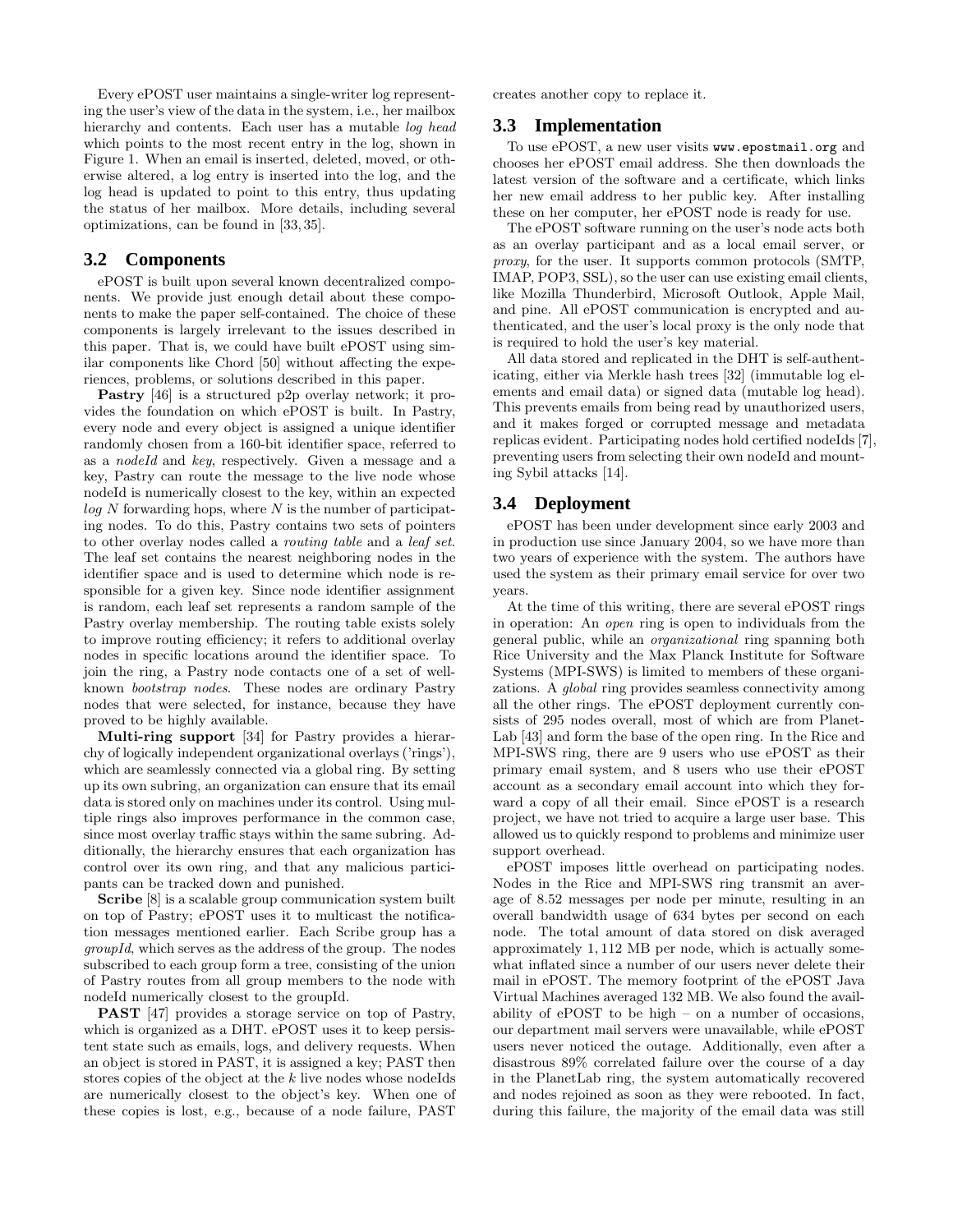available, as the DHT replication was able to migrate data to working nodes faster than the node failures occurred.

# **4. EXPERIENCE: PROBLEMS, SOLUTIONS AND LESSONS**

In this section, we report on our experiences in operating ePOST while it was in active use by a small group of participants. Since initially deploying the system, we encountered several challenges not foreseen in the original design. We had to go through a round of redesigns to improve the reliability and data durability of the underlying components in order to provide a satisfactory user experience in ePOST.

The section is structured around four general lessons we distilled from this experience. Each lesson states the initial assumptions and design, describes the problem we encountered, devises a solution and evaluates the resulting improvements. The first three lessons deal with providing users with an acceptable degree of consistency despite the possibility of network partitions, Internet routing anomalies, and churn in the overlay membership. The final lesson deals with providing data durability despite the possibility of correlated failures. It is not surprising that consistency and correlated failures figure prominently in these lessons, since they are among the most important challenges in distributed, and especially decentralized, systems.

## **4.1 Network partitions**

LESSON 1: A reliable decentralized system must tolerate network partitions.

The Pastry overlay relies on the underlying physical network to transmit messages between nodes. A partition in the underlying network can cause the overlay to split into more than one connected component. The original design of ePOST and Pastry had no specific provisions for network partitions. This resulted in four consequences for ePOST under a network partition:

- The nodes in each partition perceived the nodes in the other partitions as having failed, and they formed separate rings.
- Mutable data with replicas in different rings potentially diverged.
- In small partitions, insufficient redundancy caused data to be unavailable.
- After the physical network partition healed, there was no guarantee that the multiple rings would eventually reintegrate; if they did, modifications to mutable data were potentially be lost.

In this section, we first report on the frequency and nature of the partitions we observed in our deployment and show that partitions cannot be ignored. Then, we present mechanisms that allow ePOST to tolerate and gracefully recover from partitions. Other proposed systems, e.g., [38,48], have provisions for detecting network partitions, however, leveraging the properties of ePOST allows us to recover from partitions in an efficient manner.



Figure 2: Number of connected components observed over a 85 day period.

## *4.1.1 Partitions in PlanetLab*

Each node in our PlanetLab ePOST deployment periodically records the contents of its Pastry leafset in its log. We combined these logs and counted the number of connected components, i.e., the number of separate rings. Figure 2 shows our results. During 3 months with an average of about 280 nodes, the overlay was partitioned 110 times. These partitions would only heal when either the partitioned nodes restarted or we noticed the problem and manually intervened. Often, the unhealed partitions would last for days, as there were many more nodes than users in the PlanetLab ring, and the partitions were small enough to not cause any data loss in the main partition.

We also gathered statistics on the size of the components. Almost all partitions created one large component, which contained the majority of the nodes, and one or more small components. The average size of the small component was 12.4 nodes, representing 4.4% of the network. This is not surprising, since link failures in the Internet core can usually be routed around and masked. Link failures closer to end hosts, on the other hand, generally result in an group of machines becoming partitioned.

The data clearly shows that network partitions occur frequently in PlanetLab. Our initial ePOST design had no specific provisions to handle partitions, which lead to inconsistencies when the system was operated in PlanetLab.

## *4.1.2 Operating under a partition*

It is well known that in a system where partitions can occur, there is a fundamental tradeoff between availability and consistency [19]. In the context of ePOST, this tradeoff was resolved in favor of availability. This makes sense because the data structures used in ePOST are mostly immutable with the exception of the log heads, and each log head is modified by a single writer only. Hence, inconsistencies can arise only when a user attaches to one partition and then to another, and makes changes in both.

ePOST can still provide useful services even in minority partitions: It can deliver email between users in that partition, and it can store other messages for later delivery. However, if the partition is small, it can offer only limited access to previously stored email data, since some objects are likely to be missing. In Section 4.4, we describe a tech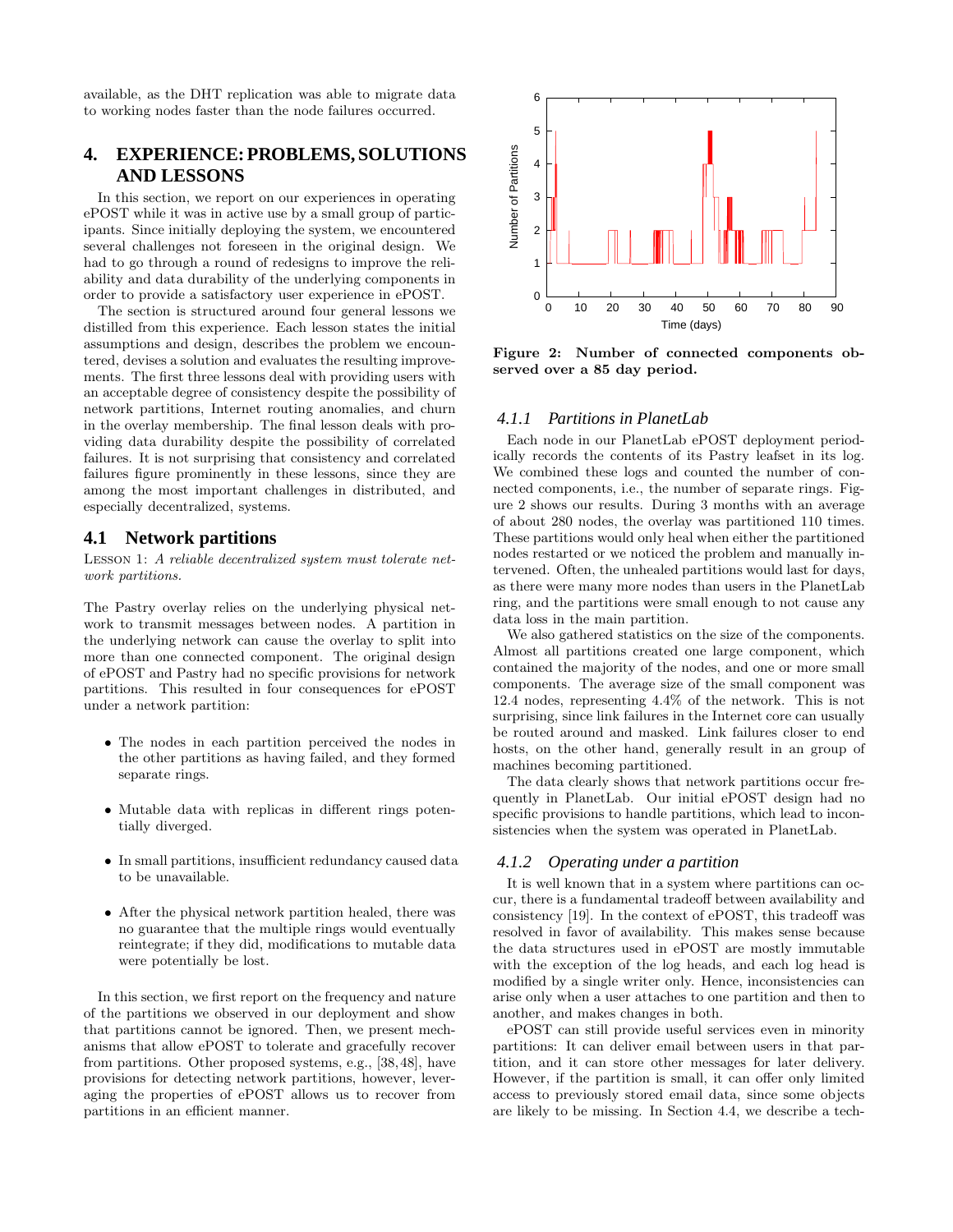nique that can mitigate this problem.

Operating under a partition thus required no changes to ePOST's design. The surviving rings on each side of a partition continue to operate, oblivious of each others' existence.

#### *4.1.3 Overlay reintegration*

In order to reconnect multiple disjoint overlays, the system must solve two problems: It must first establish at least one overlay link between nodes in different components, and then form a consistent topology without destabilizing the system. The original ePOST design did neither.

We solved these problems in the following way: Each node sends a join message every  $T_R$  seconds to either a random bootstrap node or a leaf set node that it has observed fail recently. It checks whether the resulting leafset is identical to its own. If this is not the case, the other node is in a different partition, and the node merges the two leaf sets. Since leaf sets are periodically exchanged among neighbors, this causes a cascading effect that eventually merges the two partitions. The routing table invariants are then re-established lazily by Pastry's built-in maintenance mechanism.

This mechanism slowly heals the overlay partition by integrating more nodes during each leafset exchange period. Thus, the overlay grows very quickly while the partition is being healed, but it remains stable. In fact, the process may start at multiple locations throughout the overlay, as more nodes detect that the partition has healed and rejoin a single ring.

To test this mechanism under controlled conditions, we set up a simple overlay ring consisting of 22 nodes. The nodes were configured with  $T_R = 5$  minutes. We first let the entire network boot and stabilize, and then simulated a network partition by adding a firewall rule on 15 of the machines disallowing any traffic from the other 7 nodes. As expected, the nodes split into two separate overlays, one with 15 nodes and the other with 7. Once these two overlays stabilized, we deleted the firewall rule, removing the simulated partition. Within 4.7 minutes of fixing the firewall, the overlay had healed and all of the leafsets were consistent.

The overhead of this mechanism is rather low: just one extra overlay-routed message per node every  $T_R$ . Additionally, the mechanism does not cause an increase in messages during partition heals, as the Pastry leafset consistency mechanism in FreePastry 1.4.1 [18] is periodic and not reactive.

## *4.1.4 Log reconciliation*

Once the overlay has been reconnected, ePOST needs to resolve any inconsistencies that resulted from the partition. The original ePOST was not designed to do this. We opted for an automatic reconciliation mechanism, similar to one found in LOCUS [37], as manual conflict resolution is too inconvenient for users.

Since log heads are the only mutable data objects in ePOST, inconsistencies in logs can only occur at the log heads, when a user moves from one partition to another. In practice this happened rarely, yet the annoyance to users was too great to ignore. To detect that a conflict has occurred, PAST notifies ePOST whenever it encounters different versions of a replica log head, so ePOST can check the log entries for consistency. If ePOST detects that a fork in the logs has occurred, it first determines the last common log entry in the two divergent logs. Then, ePOST merges the newer log entries from both logs using a temporal ordering on the log

entries, taking special care to reassign UIDs of newly inserted messages. Merging the logs, however, may result in conflicting entries when destructive operations occur in one of the divergent logs (e.g., moving an email in one partition to a folder that was deleted in the other partition). These conflicts are resolved conservatively by ignoring the destructive operation (e.g., the folder delete is ignored). While this policy may mildly inconvenience users, it is guaranteed to not lose any email.

#### **4.2 Routing anomalies**

Lesson 2: Reliable decentralized systems must be designed to tolerate partial network connectivity.

Handling network partitions alone, as is described above, is not sufficient to ensure that nodes have a consistent view of the overlay. The initial design of Pastry assumed that the underlying physical network would provide full connectivity among all pairs of overlay nodes. Consistent with this assumption, the failure of a TCP connection attempt to a remote node was interpreted as an indication that the remote node had failed. This assumption held for the most part within a LAN.

However, when we deployed ePOST on PlanetLab, we observed frequent routing anomalies, or instances where live nodes were unable to route packets to each other. Others have noted similar behavior on the general Internet [1,22,42]. The main consequence for ePOST was that some objects would become inaccessible during routing anomalies. To see why, assume that a routing anomaly has caused the path from node  $A$  to node  $B$  to fail. Now, if  $B$  wants to retrieve an object (e.g., an e-mail or a log entry) from PAST that is currently stored on A, it uses overlay routing to send a request to  $A$ , which includes  $B$ 's network address. When the request is delivered, A attempts to open a direct connection to B to deliver the object, which fails. For example, a user would try to open an email message she had received earlier, but ePOST could not display the content of the message.

A simple workaround would have been to fall back on using overlay routes when such a routing problem occurs. However, this approach is inefficient, since it is known that most connectivity problems can be circumvented with one forwarding hop, while overlay routes are typically longer [1, 22]. Thus, using overlay routes would inflate network utilization, congest overlay links with bulk data traffic, and place unnecessary forwarding burden on overlay nodes.

We instead chose a different solution, which is described below. Its implementation in FreePastry 1.4.1 was, to the best of our knowledge, the first comprehensive solution to the partial connectivity problem in a decentralized system. Freedman et al. [17] have since proposed an alternate approach, which solves the problem at the application layer.

#### *4.2.1 Anomaly frequency*

We examined a subset of the all-pairs ping dataset [51] from PlanetLab, which covered September 1 through September 10, 2004. At the time, PlanetLab consisted of 435 nodes spread over 201 sites, including nodes in the Americas, Europe, the Middle East, Asia, and Australia. The data we examined consisted of node-to-node pings collected every 15 minutes over the course of the run.

In order to investigate the impact of routing anomalies, we limited our evaluation to nodes which were online and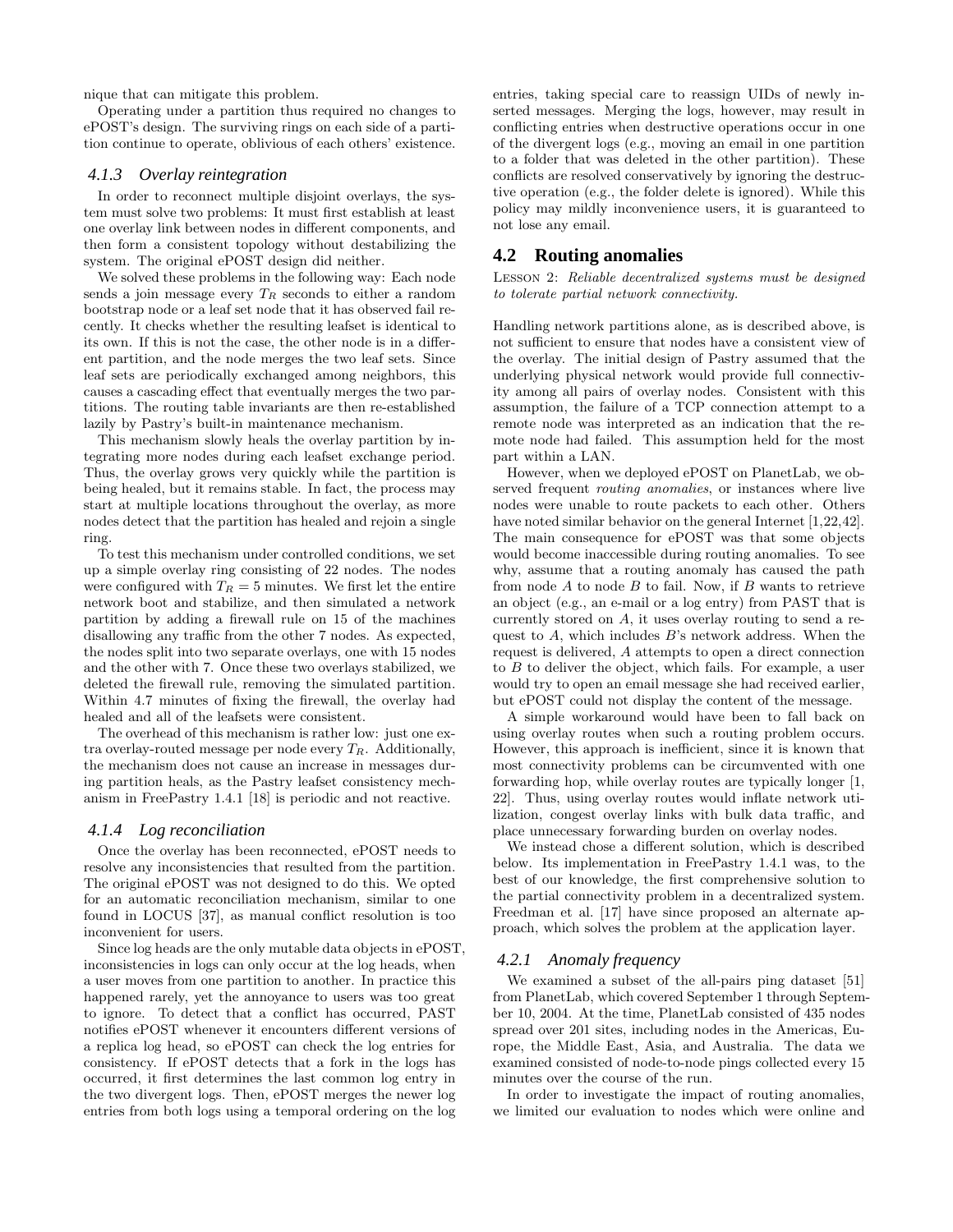

Figure 3: Transient (left) and permanent (right) path failures in PlanetLab during 10 days in September 2004



Figure 4: CDF of routing anomaly durations for 192 PlanetLab nodes for September 1 to September 10, 2004.

reachable by at least one other node. This left us with 192 distinct nodes. Figure 3 shows the results of site-to-site pings for the 192 considered nodes. The left graph shows transient failures, where the pixel at the location  $(x, y)$  represents the number of times a node  $x$  was able to successfully ping node y. White pixels indicate no failures, while darker pixels indicate an increasing frequency of ping failures. The right graph shows permanent failures, or pairs of nodes that were never successful in pinging each other.

These results clearly show that routing anomalies are a common problem in PlanetLab. All of the 192 nodes we examined experienced at least one routing anomaly during the experiment; many of them experienced several. Some of the permanent failures were due to Internet2 nodes, which did not have IP connectivity with some of the others. The average duration of a transient anomaly was 8.8 hours, but the distribution was heavy-tailed; a full 35% of the outages were present for less than one hour, while 9% were longer than a day. Figure 4 shows the cumulative distribution of anomaly duration.

#### *4.2.2 Virtual links*

To ensure that all pairs of overlay nodes can efficiently communicate despite routing anomalies, we modified Pastry to allow bulk data connections via intermediate nodes. We view all node connections as *virtual links*, rather than physical links. For example, assume that a link  $A \rightarrow B$  has failed. If there is another node C that can still reach B, A can replace its direct link  $A \rightarrow B$  with a virtual link  $A \rightarrow C \rightarrow B$ . In the common case where no path failure has occurred, the virtual link is identical to the actual physical link and thus requires no extra overhead. The use of virtual links is a well-known technique that is widely used in mobile ad-hoc networks [26], where path failures are common. On the general Internet virtual links have been used by several systems to route around an increasing number of observed routing anomalies [1, 22].

We use *source routing* to forward packets over virtual links. Messages sent via source routes are not subject to normal overlay routing—they are either transmitted along the specified path or dropped if an error occurs. This is important to prevent routing loops, as source routing may not observe the normal Pastry routing invariants (i.e., always routing to a node with nodeId closer to the key). Moreover, such source routed virtual links use dedicated TCP connections coupled at the application layer to ensure flow control along the entire virtual link.

We limit our system to using only a node's leaf set members as intermediary hops, which ensures scalability and is sufficient in practice. Every node periodically advertises its best virtual links to its leafset members, who use them to derive virtual links for themselves. For example, if A advertises a link  $A \rightarrow B$  to C, and C's best link to A is currently  $C \to A$ , then C concludes that B may be reached via  $C \rightarrow A \rightarrow B$ . Nodes maintain a set of fresh links for each destination, but during normal operation, only the shortest virtual link is used.

When the shortest virtual link to a destination  $X$  is not a direct link, the node occasionally sends a probe packet directly to  $X$ , using exponential back-off. If the probe is answered, the physical link to X is re-enabled, and all other virtual links are updated accordingly. This ensures that after a transient path failure, the system eventually returns to using physical links.

When a virtual link fails, the sender starts using another link, if one is available. If not, the sender can broadcast a route request to all of its leafset members, who attempt to forward it to the destination. The destination responds with a route reply. This mechanism was inspired by the DSR ad hoc routing protocol [26] and does not require connectivity to be symmetric. Thus, asymmetric path failures are naturally handled, and nodes behind NATs, firewalls, and advanced traffic shapers, whose connectivity may be asymmetric as well, can be incorporated into the overlay.

Many deployed p2p systems, such as Skype, have builtin mechanisms to enable nodes behind NATs and firewalls to join the systems. These mechanisms serve a different purpose and are less general than our virtual links. They assume that a node behind a NAT or firewall can open a connection to any node in the open Internet, and that a connection, once established, allows two-way traffic for its entire duration.

#### *4.2.3 Improvement*

We incorporated virtual links and source routing into our ePOST implementation. As a result, routing anomalies no longer visibly affect the users of ePOST. In a deployment in PlanetLab, the redesigned system communicated between 59, 104 distinct pairs of machines and found that 9.1% of these pairs were unable to establish a direct connection. We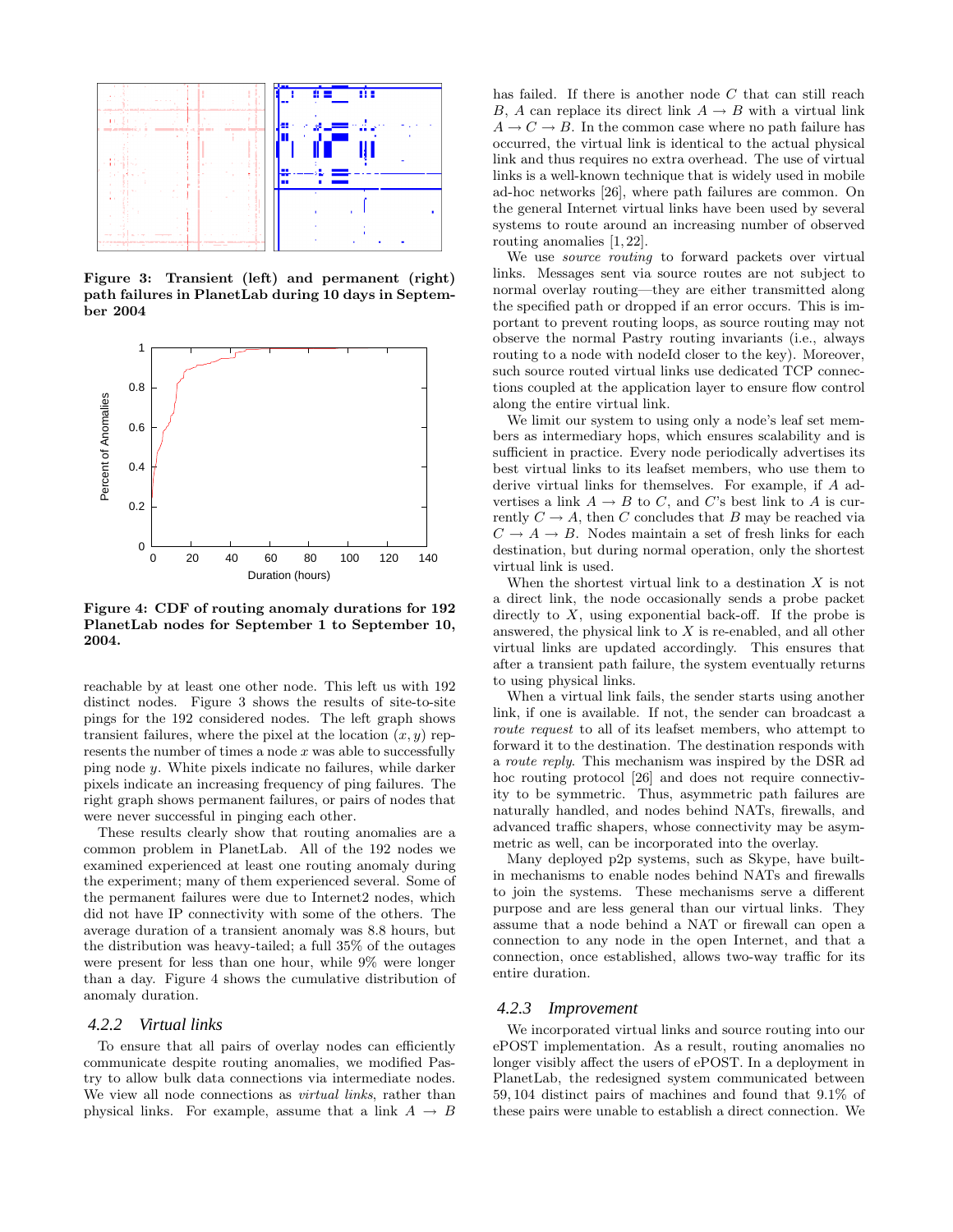

Figure 5: Percentage of indirect routes over a period of three days, March 17 to March 20, 2005.

monitored all of the routes in the network for a period of three days, and found that the percentage of indirect routes varied between 8% and 11%. The results of this experiment are shown in Figure 5. Source routes and virtual links allowed the system to route around network anomalies in all cases, as expected.

## **4.3 Overlay consistency**

Lesson 3: Reliable decentralized systems should ensure routing consistency in the absence of overlay partitions.

Our experience showed that even in the absence of network partitions and with virtual links in place to handle routing anomalies, a user would still experience inconsistency. The reason is that due to network churn, nodes temporarily disagreed on the overlay membership and direct data lookups for the same key to different nodes. Although this effect is different from the routing anomalies described in the previous section, the symptoms are similar: For example, users in the PlanetLab-based ring would sometimes see headers of newly arrived messages, but were temporarily unable to retrieve the message bodies. Another problem is that log head updates could be directed to different nodes, creating the possibility of diverging logs. Thus, for ePOST to provide an acceptable user experience, we had to enhance Pastry to maintain a consistent view of the overlay in the presence of node churn.

To do this, we first define routing in overlays as consistent if, in the absence of network partitions, there is at most one node at any given time  $t$  that will accept messages for a key k. We then decided to redesign Pastry's leafset stabilization protocol to guarantee, with high probability, that only one node considers itself responsible for a given time at any time, thus providing routing consistency with high probability. MSPastry [6] provides the same property, but only in the absence of routing anomalies. An analytic framework for defining two levels of routing consistency has recently been proposed [9].

#### *4.3.1 Consistency requirements*

The mechanism for providing consistency must ensure the following two properties:

• When a new node  $N$  joins, the current members must

stop accepting messages for the region of key space N is going to take over *before*  $N$  starts accepting messages.

• When a node  $N$  fails or leaves,  $N$ 's neighbors may take over  $N$ 's region of key space only *after* they have established that N no longer accepts messages.

Since the region of key space for which a node is responsible is determined by its two closest neighbors in identifier space, or more generally by its leafset, a consistency protocol must ensure that a node is in its neighbors' leafsets while it accepts messages. Our protocol is based on the assumption that leafsets are always connected, i.e., that for each pair of leafset members A and B, there exists a path of leafset nodes  $A \to N_1 \to \ldots \to N_k \to B$  (where  $N_i$  is in the leafset) such that each is directly connected to the next, and A is therefore able to send messages to  $B$  along this path. Note that this assumption is stronger than the no-partitions assumption that is part of our definition of consistency; we will show in Section 4.3.4 that this stronger assumption is reasonable. Under this assumption, the source routing mechanism described in Section 4.2.2 discovers a route if one exists.

#### *4.3.2 Key ownership*

To prevent overlaps between the responsible region of a newly joined node and that of its neighbors, we introduce the concept of key ownership. Each node has a range of keys that it owns, and it is not allowed to accept messages for keys outside of this range. When the first node  $N_1$  with nodeId  $k_1$  in the network starts up, it automatically has ownership of the entire key range. As nodes join, they request range transfers from existing nodes. For example, when the next node  $N_2$  with nodeId  $k_2$  joins, it will ask  $N_1$  to transfer ownership of the range

$$
\[\frac{k_1 + k_2}{2} \bmod 2^{160}, \frac{k_1 + k_2 + 2^{160}}{2} \bmod 2^{160}\right)
$$

Note that once a node releases ownership over a range of keys, it is no longer able to accept messages for those keys. Additionally, each node must obtain ownership transfers from both of its neighbors before accepting any messages. During the interim time period messages may be dropped in the interest of preserving consistency. In practice, this is not a concern, since requests can be retried.

If we assume for the moment that no nodes ever leave the overlay (i.e., all nodes stay forever), it is clear that routing consistency is maintained. Since the key space is repeatedly partitioned up, nodes never conflict in their owned ranges. However, as churn is common, we must show that reclaiming transferred key space does not break routing consistency. In order to do so, we impose the rule that a node may reclaim its neighbor's owned keys only if the node is declared dead (as discussed in Section 4.3.3). If a neighbor is declared dead, then, by the assumption that leafsets are connected, we know that no leafset member is able to reach the neighbor, and we can therefore assert that the neighbor is dead. In this case, the surviving node may reclaim its portion of the neighbor's key space.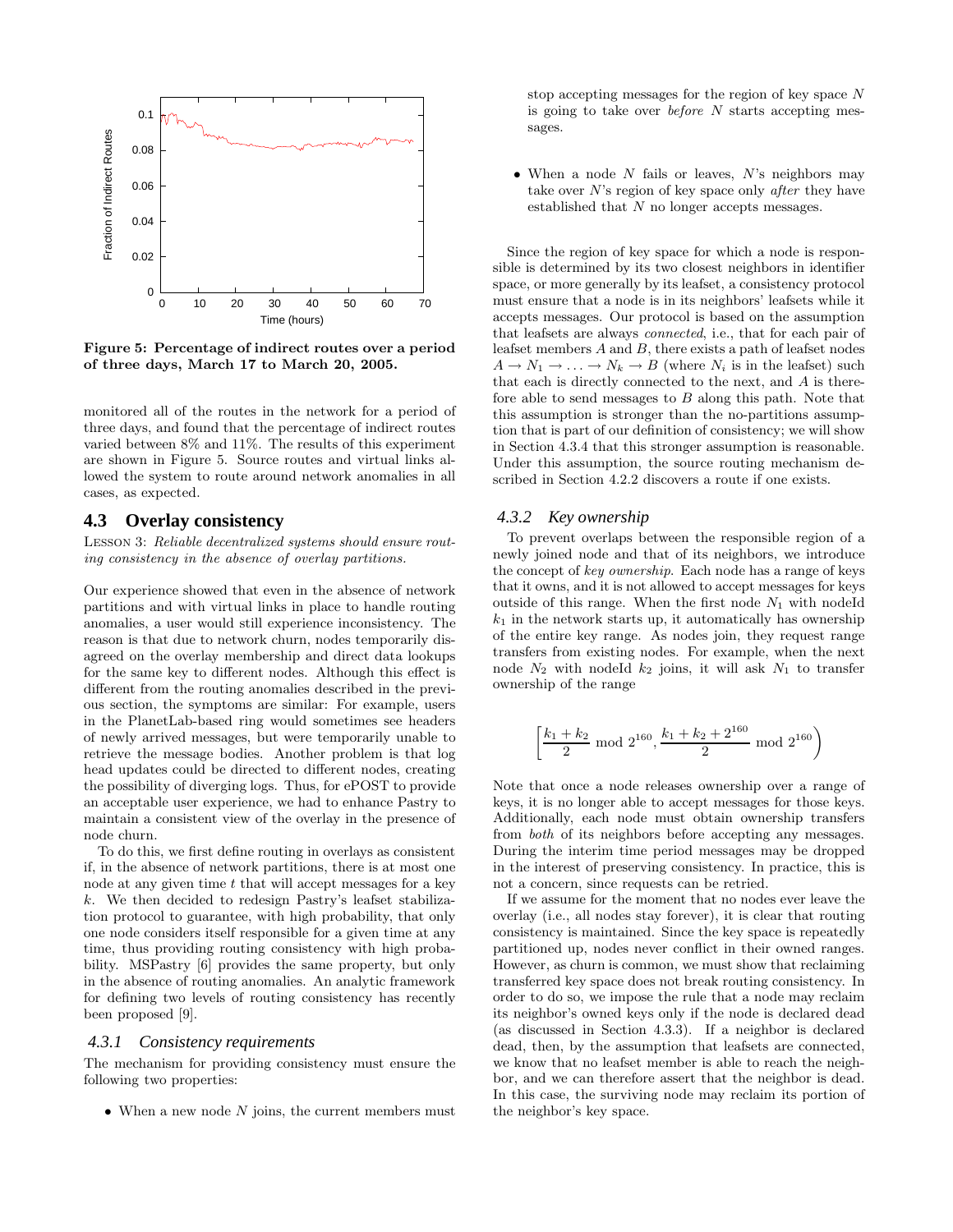#### *4.3.3 Liveness checks*

Direct neighbors in the key space monitor each other's liveness. For this purpose, they make sure that they receive at least one message from each other within a configurable time period  $T_P$ , on the order of 30 seconds. When there is no overlay traffic to send, they may send a Ping message instead. Each Ping must be answered immediately by a Pong, which also must include the source route used in the corresponding Ping as a payload.

Should a node A not receive any traffic from B after  $T_P$ , A starts sending periodic Pings to B over the best known virtual link. Should A still not receive any messages after time  $2T_P$ , A starts sending Ping to B via the best known route to each of its leafset members. If a Pong arrives now, A changes B's virtual link to the source route listed in the Pong.

However, if  $3T_P$  expires before any route is found, A has established that none of the other leafset members can directly reach B any more, so under our assumption that leafsets are always connected, B cannot be alive. Hence, A declares  $B$  dead. However,  $A$  does not remove  $B$  from its leafset until another  $T_P$  has passed, to ensure that all other leafset nodes declare  $B$  dead. Once this total of  $4T<sub>P</sub>$  has expired,  $A$  can remove  $B$  from the leafset and then reclaim its keys.

The parameter  $T_P$  directly influences the bandwidth required for maintenance. Higher values result in lower bandwidth, but also increase the latency between a node failure and the time when its portion of key space is taken over by the other nodes.

#### *4.3.4 Justification*

We assumed above that leafsets were connected, or that in a given node N's leafset  $[N_1, N_2, ..., N, ..., N_k]$  there always existed a path between  $N$  and every  $N_i$ . In this section, we provide a brief justification of why this is reasonable.

As mentioned earlier, we assume that each path  $N_i \rightarrow N_j$ in a given leafset fails independently with probability p. For simplicity, we consider virtual links with at most two hops. Then N cannot reach  $N_i$  if the direct path  $N \rightarrow N_i$  fails and for every leafset member  $L_i$ , either the path  $N \to L_i$ or the path  $L_i \to N_i$  fails. If the leafset contains l nodes on each side, this occurs with probability

$$
P_1 = p \cdot (1 - (1 - p)^2)^m
$$

where  $m$  is the number of nodes in the shared leafset of  $N$ and  $N_i$ , which ranges from  $l-1$ , when N and  $N_i$  are far apart, to  $2(l-1)$ , when they are adjacent. We consider N and  $N_i$  disconnected if either of them cannot reach the other one. The probability of this is

$$
P_2 = 1 - (1 - P_1)^2
$$

As stated above, routing consistency is violated only if  $N$  is disconnected from either its left or its right neighbor. This happens with probability

$$
P_3 = 1 - (1 - P_2)^2
$$

If we assume small leafsets  $(l = 8)$  and a massive failure rate of  $p = 0.1$ , then  $P_3 \approx 6.072 \cdot 10^{-12}$ , so even in a network with  $N = 10000$  nodes, the probability of finding a single disconnected node is less than  $6.1 \cdot 10^{-8}$ . If we consider virtual links with more than two hops, the resulting probability is even lower. For comparison, in a protocol that requires a physical link between each node and its right and left neighbors, the probability of an inconsistency is

$$
P_3^\prime=1-\left(1-p\right)^4
$$

For the parameters mentioned earlier,  $P'_3 \approx 0.3439$ , so about one-third of the nodes would be disconnected. In practice, after adding the new leafset stabilization protocol we have not observed any routing inconsistencies.

## **4.4 Correlated failures**

Lesson 4: Reliable decentralized systems must be built to withstand large-scale failures.

In order to provide high availability based on unreliable end hosts, a decentralized system must be able to tolerate many of the nodes failing, possibly simultaneously. We initially assumed that the ePOST node population would be highly diverse, so failures would be independent. However, our actual node population was diverse only in some aspects, and not in others. In our initial Rice University ePOST ring, we deployed the network on 10 Red Hat, 14 Debian, 2 Fedora Core, 6 Windows, and 3 OS X machines. These machines were connected over a range of subnets, but they were all inside a single building. In the PlanetLab-based ring, the nodes were connected over a wide range of subnets and power grid, but all shared the same operating system and had similar hardware. As a result, we sometimes observed large-scale correlated failures that affected a large fraction of the nodes. Since early versions of ePOST were not designed to withstand failures of this magnitude, some ePOST user data was lost.

#### *4.4.1 Causes of correlated failures*

While deploying ePOST, we found that correlated failures were caused by a range of problems. We experienced a few network failures, causing data to become temporarily unavailable. However, there was no actual data loss from these failures, since the failed nodes re-joined the ring later with their state intact. A few ePOST software failures we experienced, on the other hand, were not always so benign. Occasionally, bugs caused data loss in the overlay.

The first type of correlated failures we experienced did not result in data loss or service unavailability, but caused a partition. For example, at one point, a member node was accidentally configured to claim the IP address of the local router, leading all traffic destined for addresses outside of the subnet to be dropped. This effectively partitioned the ring in roughly two halves, causing many email messages to be unavailable to users.

A second type of failures led to DHT data being temporarily unavailable. For example, the PlanetLab ring suffered two large-scale correlated failures: First, after an upgraded kernel was deployed, 89% of the nodes failed to boot and returned slowly over the following week. The week before that, a separate upgrade had caused 50% of our nodes to fail. Figure 6 shows the number of live nodes in our Planet-Lab deployment over time; both of these correlated failures are clearly visible.

The third type of failures was the most severe, because it resulted in actual data loss. First, a bug caused some nodes to crash during periodic data lease extensions (discussed in Section 5.2). Since the nodes never completed the lease extensions, some of the data was lost before we no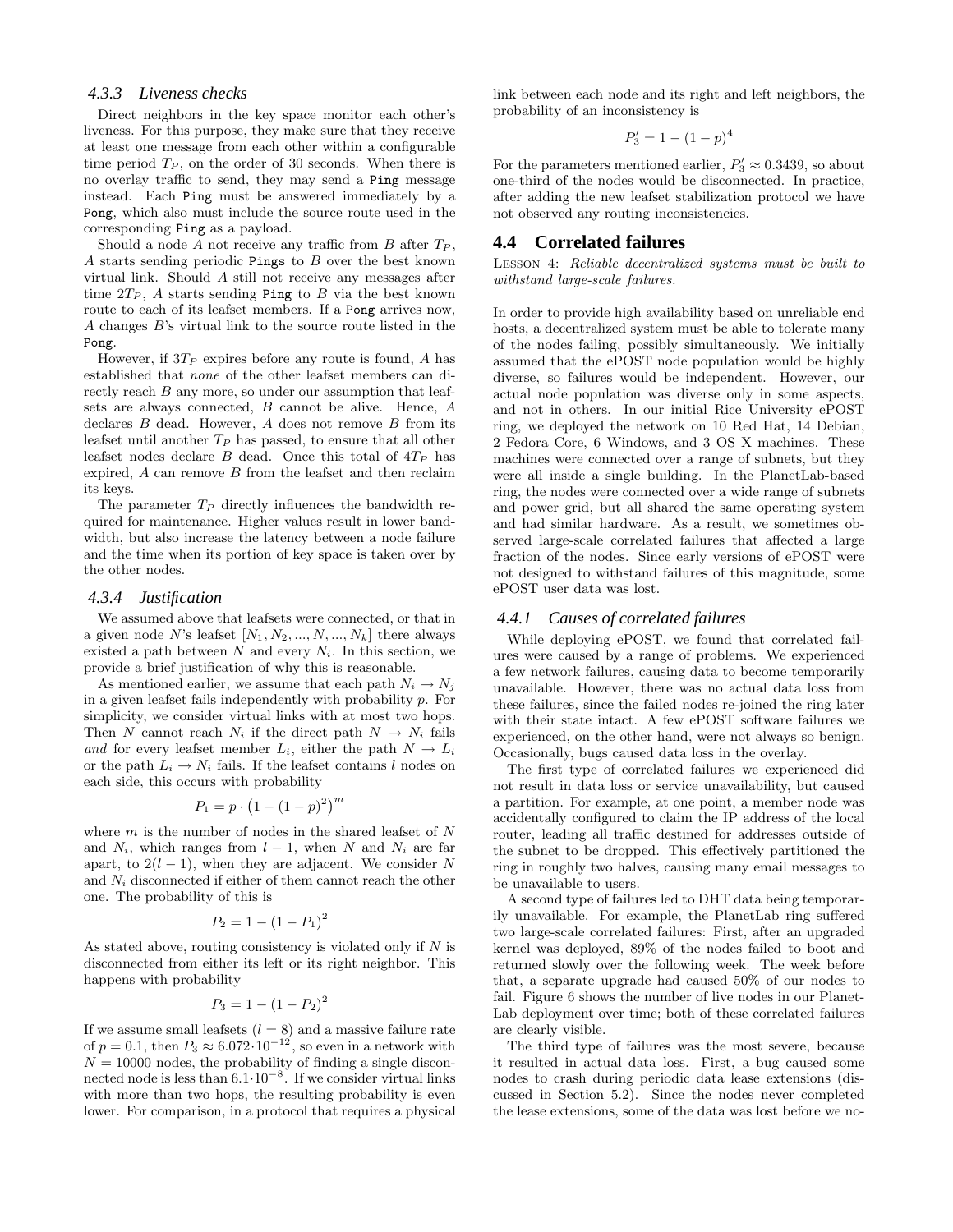ticed the problem. Second, in the Rice ring, a bug in ePOST lead nodes to incorrectly calculate their range of responsible keys. As a result, the nodes started deleting keys and removed 80% of the data in the network before the bug was caught. Third, in the early stages of the PlanetLab deployment, our PlanetLab slice was accidentally deleted, which caused a 100% correlated failure with complete data loss.

Other interesting failures we experienced included a lightning strike, which caused a campus-wide power outage. We were fortunate enough to never observe a major worm-related failure, probably because most of our early adopters use less common machines such as Apple and Linux workstations. A fast worm such as Slammer [36] could affect a large fraction of the node population within minutes. Some worms have been known to gain administrator privileges, so they could easily erase the hard drive if they wanted to.

#### *4.4.2 Dealing with correlated failures*

To handle such failures, we revised our initial design in four areas. Our first response was to simply add more heterogeneity to the system by introducing additional nodes. Several users agreed to run ePOST nodes at home, therefore eliminating the single shared network and power sources. Second, we changed the storage layer to be much more conservative when deleting files. Specifically, we modified the implementation such that it would keep deleted objects in a special 'trashcan' for some time. This allowed us to recover lost objects when the failure was caused by a software bug, and would have prevent some of the failures we experienced from causing actual data loss. Third, we added mechanisms to tolerate and recover from overlay partitions, as described in Section 4.1.

Fourth, and most importantly, we added a durable storage layer called Glacier [23] that stores data with sufficient redundancy to survive large-scale correlated failures of up to 80% of the nodes. Since Glacier has been presented elsewhere, we only briefly describe it here. Glacier uses erasure codes to reduce the storage cost of this redundancy, and it uses aggregation and a loosely coupled fragment maintenance protocol to reduce the maintenance costs. The replicas in the DHT are now used only to provide efficient data access and to mask individual node failures. Since the DHT is no longer required to guarantee data durability, we re-



Figure 6: Number of live PlanetLab hosts over a period of 43 days.

duced the number of replicas for immutable objects from five to just three.

Since some of the failures we observed were instantaneous, we decided against a reactive system that would monitor data availability and repair damages as they occur (our underlying DHT, PAST, is an example of a reactive system). Glacier is proactive in the sense that it always maintains enough redundancy to sustain an instantaneous worst-case failure, at the expense of a higher storage overhead. Also, due to the difficulty of capturing all sources of correlated failures, we decided against the introspective approach used in Phoenix [27] or OceanStore [30]. Instead, Glacier provides stochastic guarantees and assumes only an upper bound on the magnitude of a worst-case failure (e.g., up to 80% of the nodes may fail at the same time).

Since Glacier provides statistical guarantees, Glacier's operational parameters are entirely dependent on the expected maximal fraction of nodes that may suffer a correlated failure. With a single global overlay, this quantity would be difficult to assess, as the make-up of the overlay may not be known. However, since each organization runs its own independent ring, the failure probabilities of such individual rings can be controlled and estimated more easily, allowing for a practical deployment of Glacier with different parameters across different organizations.

#### *4.4.3 Improvement*

With Glacier in place, the data in our ePOST deployment can now survive large-scale instantaneous and permanent failures with high probability. Since we introduced Glacier, we have not observed any symptoms of data loss.

#### **5. PITFALLS**

In this section, we briefly describe a number of pitfalls we encountered while designing, deploying and running ePOST. Most of these pitfalls have been encountered in other systems and been reported elsewhere. Had we managed to bring to bear on our original design the collective experience of the systems community, we probably could have avoided them. Nevertheless, we think they are important enough to repeat them here as a guide to others, particularly since some of the issues appeared in new disguises.

## **5.1 Do not rely on fail-stop failures**

Like many other designers of p2p systems, we believed that nodes would fail in predictable and detectable ways. Experience showed that even in the absence of security attacks, nodes sometimes failed in complex ways, and the overlay must be prepared to handle such failures.

Bugs in the ePOST software, the libraries, or language runtime would occasionally cause nodes to stall but not crash. In this state, nodes maintained their TCP connections and sometimes accepted incoming connections, but messages sent to the nodes were never delivered. This resulted in insert and lookup failures in PAST, and consequently prevented emails from being delivered and logs from being written. To fix this problem, we added a *watchdog* process, which periodically pings the ePOST process locally and automatically restarts it if no response is received.

DHT objects inserted in PAST are stored on the local disk of the ePOST nodes that are responsible for their key. Stored with the key is node-specific metadata such as the lifetime of the object in PAST. When a node fails, such data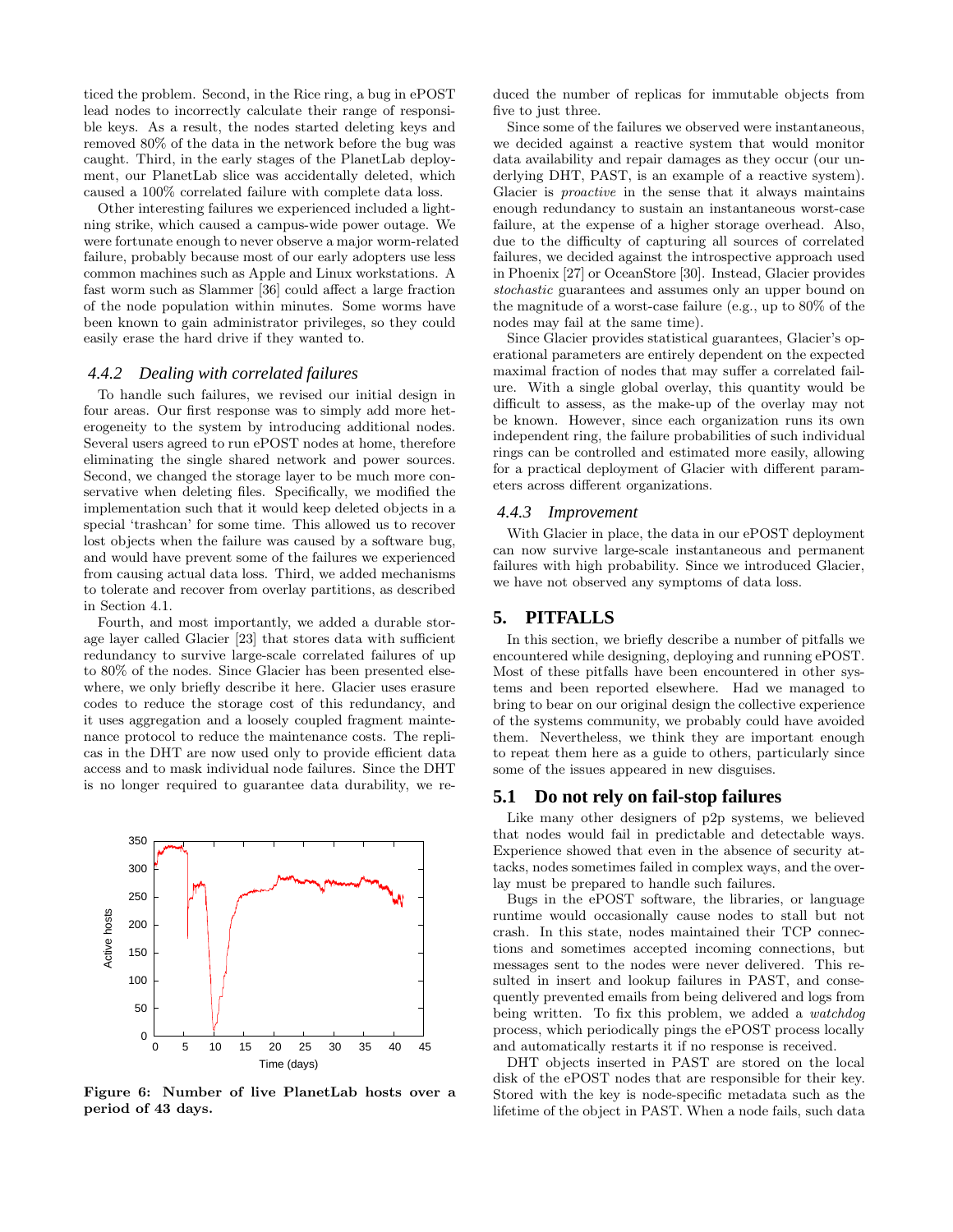cannot be recovered from other nodes and must be protected on disk. To prevent occasional corruption of this metadata due to node failures, we had to add an atomic disk write mechanism.

## **5.2 Avoid strong assumptions regarding resource consumption**

Like many other designers of p2p systems we believed that the underutilized resources of the participating nodes could provide all of the resources needed by the system. During the initial design of ePOST, we studied the growth of consumer hard disk capacity and measured the amount of data users typically store in their mail folders. We found that the disk growth rate far exceeded the storage requirements over time. This led us to conclude that we could easily retain all ePOST data indefinitely. To maintain PAST keys among replica nodes, our replication protocol simply exchanged the complete list. We also initially stored the PAST data on disk by creating one file per key in a single directory.

In practice, we found that while the amount of disk storage required was acceptable, the number of keys we were forced to manage grew very large. First, we had not anticipated the large increase in spam email since the initial design of ePOST, which led to a large increase in the number of objects stored in the DHT. Second, the addition of Glacier introduced 48 additional fragments for each DHT object, significantly increasing the number of keys ePOST needed to manage.

Key management became a burden on the memory, CPU, and network resources. On average, over 1, 700 objects were inserted daily, which resulted in approximately 86, 000 new keys generated daily or 2, 600 new keys per machine per day. This large number of keys was due to log entries, data replication, and Glacier fragments. Many of these keys were no longer referenced by any objects, but they could not be deleted. This garbage came from deleted email data and old log entries in ePOST. In fact, we found that after running ePOST for only 6 months, 75% of the keys stored in the DHT were garbage.

To handle this explosion of keys, we were forced to change the ePOST system in several ways. The replication began to incur a significant overhead due to the large key lists, so we instead used Bloom filters [4] to optimize key list exchange. These allow smaller messages to be exchanged during replication, and do not require the full key list to be sent. Second, we implemented a log coalescing scheme which collapsed 50 log entries into a single entry, thereby reducing the number of new keys.

Third, to reduce the large key increase from Glacier fragments, we implemented an aggregation layer that bundles small objects and inserts them into Glacier as a single object. Aggregation reduced the number of keys required by Glacier in our deployment by a factor of 30, greatly aiding the scalability of the storage layer.

Fourth, to reduce the number of keys referencing garbage objects, we implemented a lease-based version of the PAST DHT, which stores objects for limited time intervals. When inserting an object, an expiration time is specified, and user proxies can later extend the expiration time if they are still interested in the object. Therefore, objects that are no longer referenced by any user are eventually garbage collected and deleted. This has the secondary effect of reducing the storage needed as these garbage objects are deleted. The use of leases to control the lifetime of stored objects obviates the need for a delete operation, which would present a severe security risk. Leases are commonly used in distributed storage systems; for example, they have also been used in Tapestry [57] and CFS [13].

#### **5.3 Consider using a database library to maintain persistent data**

Storing a large number of keys also became a problem on machines using the FAT and NTFS filesystems, which limit the total number of files in a directory. Moreover, in ext3, a bug surfaced once more than 64,000 files were stored in a directory and the NTFS file system became increasingly slow as the number of keys increased.

To work around the file system scalability problems, we implemented a directory-splitting mechanism that maintains a directory hierarchy and limits the number of keys in a single directory. Once this limit is exceeded, subdirectories are created, and the keys are redistributed into the newly created directories. With hindsight, we may have been better off using a database library like BerkeleyDB [39] to manage persistent data on disk, as was done for instance, in DHash [13], for instance. This would have avoided the scalability problems in file systems and have freed us from having to implement our own atomic disk write mechanism, though the use of a complex black-box system like a database comes with risks as well.

## **5.4 Anticipate slow nodes and congested links**

Like most academic research projects, ePOST was initially designed and tested on a LAN with well-maintained machines. It did not consider what would happen when older nodes or nodes with slow network connections participated in the system. The original design of the routing mechanism ignored overloaded nodes and severely congested network links; the next hop of an overlay route was always chosen based solely on its nodeId and the periodically measured, smoothed RTT. Thus, intermittently overloaded nodes or ones whose network links were congested were chosen alongside other nodes.

Experience with a deployment 'in the wild' (e.g., in PlanetLab, the open Internet, and with DSL and cable modems), quickly showed that such nodes introduced significant delays. This affected the user experience, as the interactive response time of folder operations and email retrieval suffered.

To work around this problem, we implemented fast rerouting, in which nodes constantly monitor the forwarding queue to a given node, and quickly re-route messages destined for slow nodes. Additionally, the nodes use the length of the queue as a hint to check on the liveness of the remote node using UDP pings, in case the remote node has stalled or is dead. Similar mechanisms are used in MS-Pastry [6] and Bamboo [2].

Additionally, in the initial implementation of Glacier, data objects were pushed to newly joining nodes. We found that this caused congestion on nodes connected via relatively slow links, e.g., those connected via DSL or cable modem. To fix this, we added configurable traffic shaping based on token buckets, which allows a node to control the speed at which data is downloaded.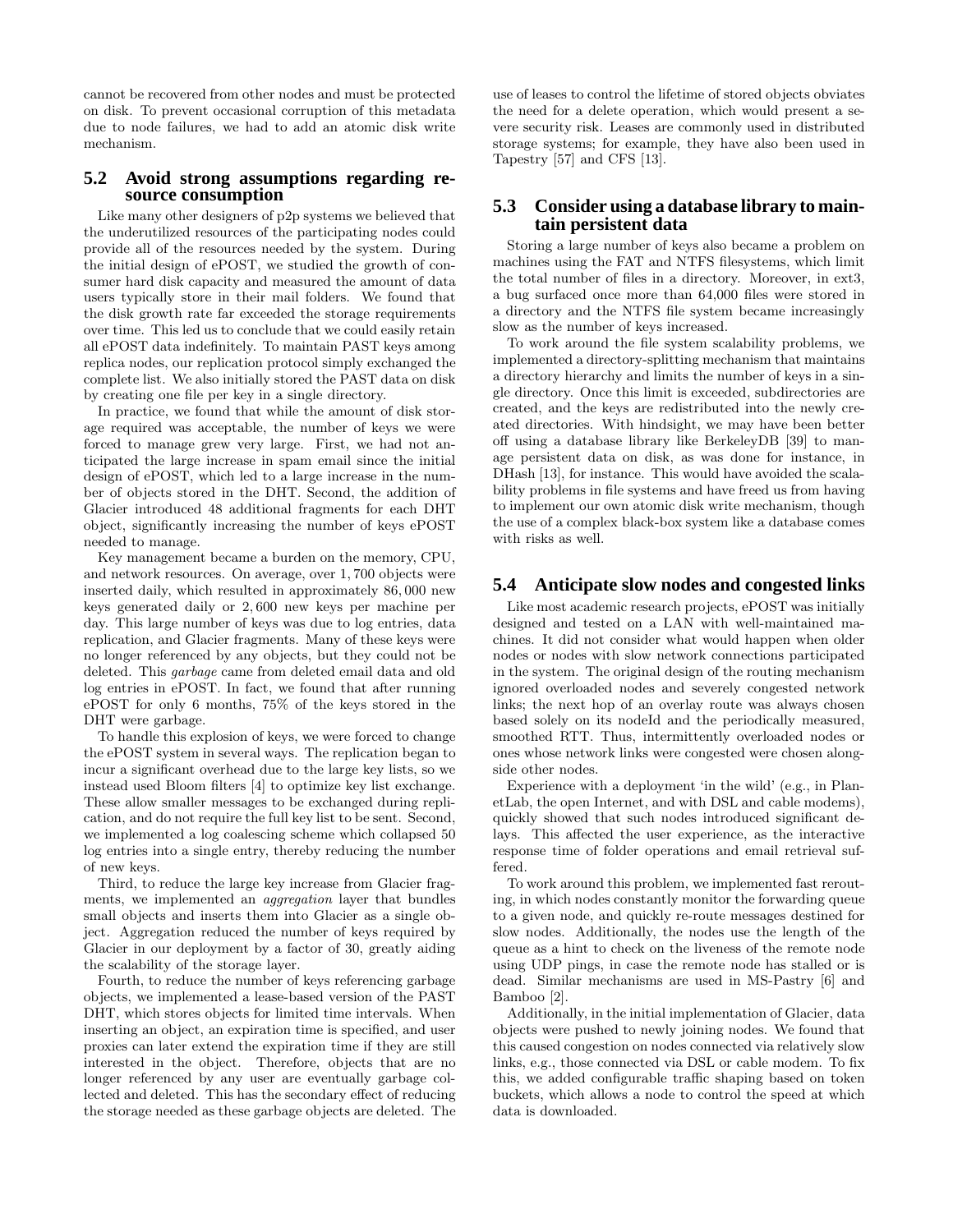## **5.5 Watch for hidden single points of failure**

One of the strengths of p2p systems is the absence of a single point of failure. In practice, however, not all sources of failures are obvious, and great care must be taken to prevent single points of failure from creeping in unexpectedly.

In the initial ePOST design, the set of bootstrap nodes was specified by their domain names, which all ended in 'epostmail.org'. Since DNS is a highly available, replicated name service, the implicit dependence on DNS translations seemed safe. However, at one point, our domain name provider misconfigured the DNS entry for 'epostmail.org', making it impossible for nodes to join the ePOST ring, thus causing the ePOST ring to slowly fade away as a result of normal churn. The problem was solved trivially by storing a cached IP address as a hint with the domain name.

Despite replication and Glacier, there is a non-zero probability that a data item will eventually get lost. Moreover, a software error may cause a corrupted data item to be inserted into the PAST store. An extremely rare loss of a single data item seems tolerable and is ultimately unavoidable in any real storage system. As it turns out, however, if the lost data item is a log entry and the log is organized as a singly linked list, the entire log preceding the lost entry becomes inaccessible. A trivial solution is to store some skip pointers into each entry, greatly reducing the probability of a loss of the log.

Lastly, there is a single point of failure that is actually desirable from a security standpoint, but requires awareness and care on the part of users. If a user loses their ePOST key material, their email account becomes inaccessible. There is no system administrator who can reset their key and recover the data.

## **6. DIRECTIONS FOR FUTURE RESEARCH**

We have identified four major interesting directions for future work on reliable decentralized systems. First, the ePOST solution for dealing with inconsistent data after network partitions is specific to the class of data that ePOST stores: single-writer logs with few mutable log heads and mostly immutable data. A more general solution for other types of applications and data remains an interesting open problem.

Second, while ePOST was designed to be secure, and we are not aware of any vulnerabilities in the ePOST layer itself, our deployment has not been large enough to be subjected to any security or denial-of-service attacks on either ePOST or the components on which it is built. Studying the security and robustness of decentralized systems like ePOST "in the wild" is an important subject for future research.

Third, one of the goals of ePOST was to reduce the amount of systems management humans were required to perform on reliable systems. We hoped that the system would be selfmanaging to a large extent. Given that the system is fundamentally different from a server-based email system, that it has been under active development until recently, and we do not have a large enough deployment to do a meaningful study of manageability, the results are still inconclusive. An interesting question is to what extent decentralized systems can be made to be self-managing, and which tasks fundamentally require human intervention.

Fourth, a broader question is what the class of reliable user applications can decentralized systems support. ePOST benefits from the time scale of operations and the consistency requirements that are typical of collaboration applications: relatively infrequent events requiring completion times that are acceptable to human users, with relatively weak consistency requirements and little contention. We have demonstrated that reliable applications with these characteristics can be built today. However, what other classes of applications with challenging reliability demands can reasonably be built on top of decentralized, cooperative systems?

# **7. CONCLUSION**

In this paper, we have reported our experience in designing, deploying and operating ePOST, a decentralized email service that is based on p2p technology. ePOST was intended as a 'proving ground' to study whether p2p systems can actually deliver the high reliability they promise. We ran into challenges providing the reliability and data durability required for such a system, especially in the case of network partitions, routing anomalies, node churn, and correlated failures. We were able to solve some of these issues by applying known principles of system design, and others by devising new techniques and tools. Beyond ePOST, a number of important challenges still remain, such as a general solution for handling network partitions and creating more self-managing reliable systems.

## **8. ACKNOWLEDGMENTS**

This research was supported in part by Texas ATP (003604- 0079-2001), by NSF (CNS-0509297 and ANI-0225660), and by Microsoft Research. We wish to thank Dan Wallach, Eugene Ng, Atul Singh, Animesh Nandi, and Dan Sandler for their ideas, advice, and support. We also wish to thank all of the users who agreed to run ePOST, especially while it was still being developed. Lastly, we thank our shepherd, Christof Fetzer, and the anonymous reviewers for their helpful comments.

## **9. REFERENCES**

- [1] D. G. Andersen, H. Balakrishnan, M. F. Kaashoek, and R. Morris. Resilient overlay networks. In Proceedings of SOSP'01, Banff, Canada, Oct. 2001.
- [2] Bamboo DHT. http://bamboo-dht.org/.
- [3] BitTorrent protocol.
- http://www.bittorrent.com/protocol. [4] B. Bloom. Space-time tradeoffs in hash coding with allowable errors. Communications of the ACM, 13(7):422–426, July 1970.
- [5] W. J. Bolosky, J. R. Douceur, D. Ely, and M. Theimer. Feasibility of a serverless distributed file system deployed on an existing set of desktop PCs. In Proceedings of SIGMETRICS'00, Santa Clara, CA, 2000.
- [6] M. Castro, M. Costa, and A. Rowstron. Performance and dependability of structured peer-to-peer overlays. In Proceedings of DSN'04, Florence, Italy, June 2004.
- [7] M. Castro, P. Druschel, A. Ganesh, A. Rowstron, and D. Wallach. Security for structured peer-to-peer overlay networks. In Proceedings of OSDI'02, Boston, MA, December 2002.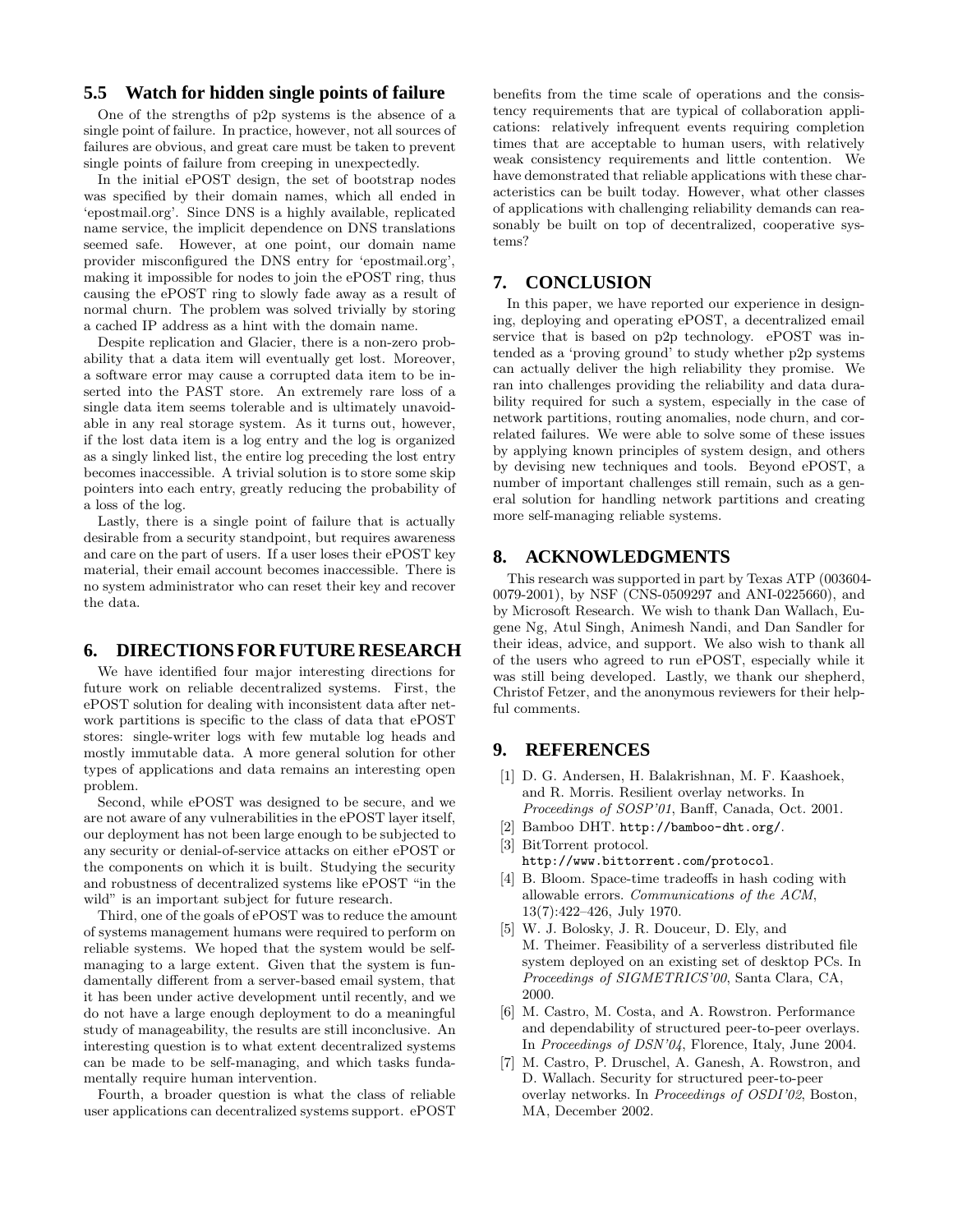- [8] M. Castro, P. Druschel, A.-M. Kermarrec, and A. Rowstron. SCRIBE: A large-scale and decentralized application-level multicast infrastructure. IEEE JSAC, 20(8), Oct. 2002.
- [9] W. Chen and X. Liu. Enforcing routing consistency in structured peer-to-peer overlays: Should we and could we? In Proceedings of IPTPS'06, Santa Barbara, CA, February 2006.
- [10] Y.-H. Chu, S. G. Rao, S. Seshan, and H. Zhang. A case for end system multicast. IEEE Journal on Selected Areas in Communication (JSAC), Special Issue on Networking Support for Multicast, 20(8), 2002.
- [11] Coral content distribution network. http://www.scs.cs.nyu.edu/coral/.
- [12] L. P. Cox, C. D. Murray, and B. D. Noble. Pastiche: Making backup cheap and easy. In Proceedings of OSDI'02, Boston, MA, December 2002.
- [13] F. Dabek, M. F. Kaashoek, D. Karger, R. Morris, and I. Stoica. Wide-area cooperative storage with CFS. In Proceedings of SOSP'01, Banff, Canada, Oct. 2001.
- [14] J. R. Douceur. The Sybil attack. In Proceedings of IPTPS'02, Cambridge, MA, Mar. 2002.
- [15] eDonkey file sharing network. http://www.edonkey2000.com/.
- [16] M. J. Freedman, E. Freudenthal, and D. Mazières. Democratizing content publication with Coral. In Proceedings of NSDI'04, San Francisco, CA, 2004.
- [17] M. J. Freedman, K. Lakshminarayanan, S. Rhea, and I. Stoica. Non-transitive connectivity and DHTs. In Proceedings of WORLDS'05, San Francisco, CA, Dec 2005.
- [18] Freepastry. http://freepastry.rice.edu/.
- [19] R. Friedman and K. Birman. Trading consistency for availability in distributed systems. Technical Report TR95-1579, Cornell University, Apr 1996.
- [20] The Gnutella protocol specification, 2000. http://dss.clip2.com/GnutellaProtocol04.pdf.
- [21] S. Guha, N. Daswani, and R. Jain. An experimental study of the skype peer-to-peer voip system. In Proceedings of IPTPS'06, Santa Barbara, CA, February 2006.
- [22] K. P. Gummadi, H. V. Madhyastha, S. D. Gribble, and H. M. Levy. Improving the reliability of internet paths with one-hop source routing. In Proceedings of OSDI'04, San Francisco, CA, Dec. 2004.
- [23] A. Haeberlen, A. Mislove, and P. Druschel. Glacier: Highly durable, decentralized storage despite massive correlated failures. In Proceedings of NSDI'05, Boston, MA, May 2005.
- [24] M. Harren, J. M. Hellerstein, R. Huebsch, B. T. Loo, S. Shenker, and I. Stoica. Complex queries in DHT-based peer-to-peer networks. In Proceedings of IPTPS'02, Cambridge, MA, Mar. 2002.
- [25] Y. hua Chu, A. Ganjam, T. S. E. Ng, S. G. Rao, K. Sripanidkulchai, J. Zhan, and H. Zhang. Early experience with an internet broadcast system based on overlay multicast. In Proceedings of USENIX'04, Boston, MA, June 2004.
- [26] D. B. Johnson, D. A. Maltz, and J. Broch. The dynamic source routing protocol for multihop wireless

ad hoc networks. In Ad Hoc Networking, edited by Charles E. Perkins, Chapter 5, pages 139–172. Addison-Wesley, 2001.

- [27] F. Junqueira, R. Bhagwan, A. Hevia, K. Marzullo, and G. M. Voelker. Surviving internet catastrophes. In Proceedings of USENIX'05, Anaheim, CA, Apr 2005.
- [28] B. Karp, S. Ratnasamy, S. Rhea, and S. Shenker. Spurring adoption of DHTs with OpenHash, a public DHT service. In Proceedings of IPTPS'04, San Diego, CA, 2004.
- [29] Kazaa. http://www.kazaa.com/us/index.htm.
- [30] J. Kubiatowicz, D. Bindel, Y. Chen, S. Czerwinski, P. Eaton, D. Geels, R. Gummadi, S. Rhea, H. Weatherspoon, W. Weimer, C. Wells, and B. Zhao. OceanStore: An architecture for global-scale persistent storage. In Proceedings of ASPLOS'00, Cambridge, MA, Nov 2000.
- [31] Q. Lian, Z. Zhang, M. Yang, B. Y. Zhao, Y. Dai, and X. Li. An empirical study of collusion behavior in the Maze p2p file-sharing system. Technical Report MSR-TR-2006-14, Microsoft Research, February 2006.
- [32] R. C. Merkle. Protocols for public key cryptosystems. In Proceedings of the 1980 IEEE Symposium on Security and Privacy, page 122, 1980.
- [33] A. Mislove. "POST: A Decentralized Platform for Reliable Collaborative Applications". Master's thesis, Rice University, Houston, TX, 2004.
- [34] A. Mislove and P. Druschel. Providing administrative control and autonomy in structured overlays. In Proceedings of IPTPS'04, San Diego, CA, February 2004.
- [35] A. Mislove, A. Post, C. Reis, P. Willmann, P. Druschel, D. S. Wallach, X. Bonnaire, P. Sens, J.-M. Busca, and L. Arantes-Bezerra. POST: A secure, resilient, cooperative messaging system. In Proceedings of HotOS'03, Lihue, HI, May 2003.
- [36] D. Moore, V. Paxson, S. Savage, C. Shannon, S. Staniford, and N. Weaver. Inside the Slammer worm. IEEE Security and Privacy, 1(4):33–39, 2003.
- [37] E. T. Mueller, J. D. Moore, and G. J. Popek. A nested transaction mechanism for LOCUS. In Proceedings of SOSP'83, Breton Woods, NH, Oct 1983.
- [38] P. Murray. The Anubis service. Technical Report HPL-2005-72, HP Labs, June 2005.
- [39] M. A. Olson, K. Bostic, and M. Seltzer. Berkeley DB. In Proceedings of the FREENIX Track of USENIX'99, Monterey, CA, Jun 1999.
- [40] eDonkey 2000 OverNet. http://www.edonkey2000.com.
- [41] K. Park, V. S. Pai, L. Peterson, and Z. Wang. CoDNS: Improving DNS performance and reliability via cooperative lookups. In Proceedings of OSDI'04, San Francisco, CA, Dec. 2004.
- [42] V. Paxson. End-to-end Internet packet dynamics. In Proceedings of SIGCOMM'97, Cannes, France, September 1997.
- [43] PlanetLab. http://www.planet-lab.org/.
- [44] V. Ramasubramanian and E. Sirer. The design and implementation of a next generation name service for the Internet. In Proceedings of SIGCOMM'04, Portland, OR, Aug 2004.